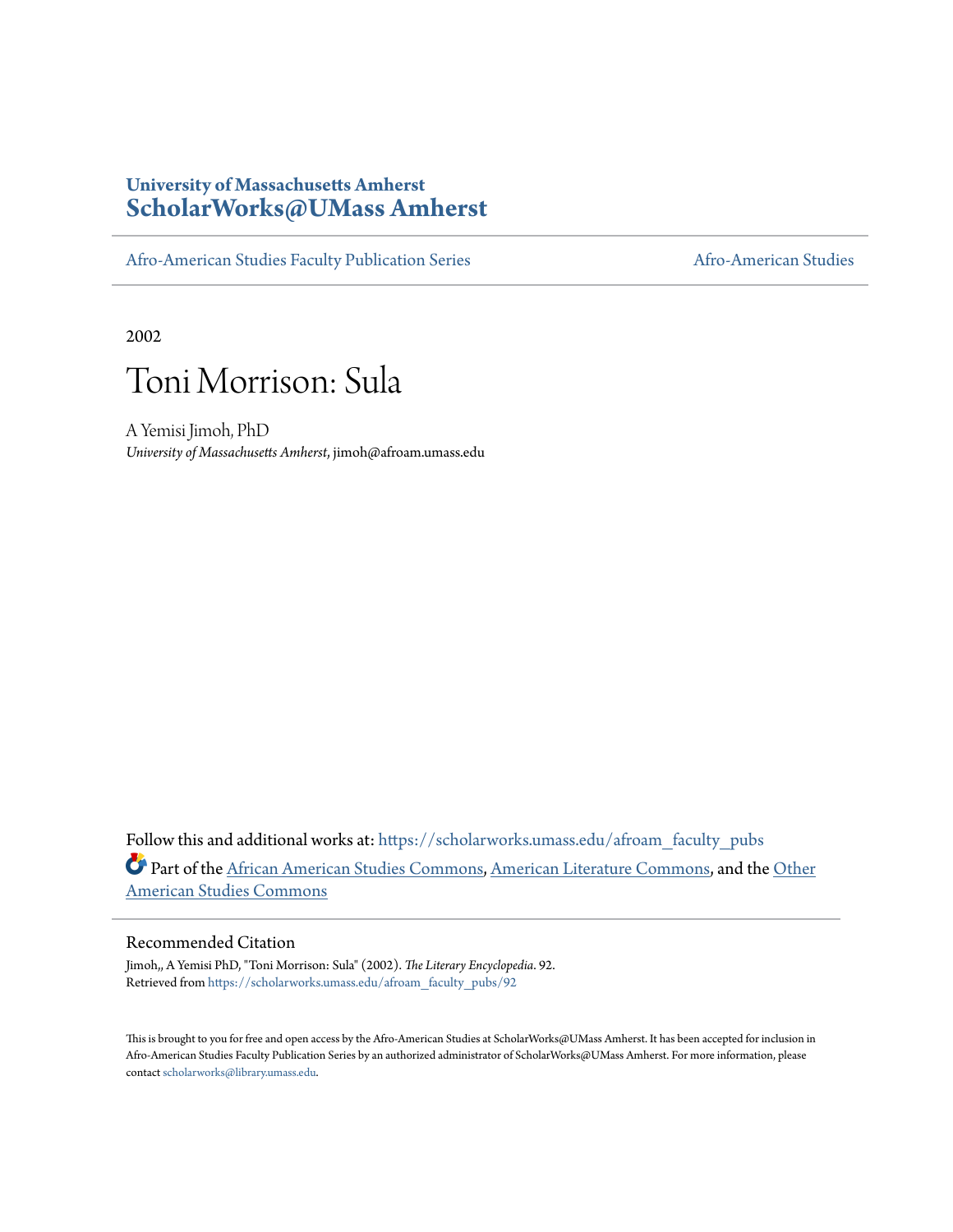## The Literary Encyclopedia

# Sula

**Send to printer** 

Morrison, Toni (1973)

A Yemisi Jimoh (University of Massachusetts Amherst)

Genre: Novel. Country: United States.

Toni Morrison, while still working as an editor at Random House, saw her second novel *Sula* published by Alfred A. Knopf in 1973, amidst the developing second wave of the mainstream women's movement and the persistence of Vietnam War protests, and during the ebbing years of the Black Arts and Aesthetics Movement era in the United States. If Morrison's *Sula* was not directly influenced by the environment of war and political resistance of the 1960s and 1970s, the novel was certainly informed by the social energies generated during this embattled era.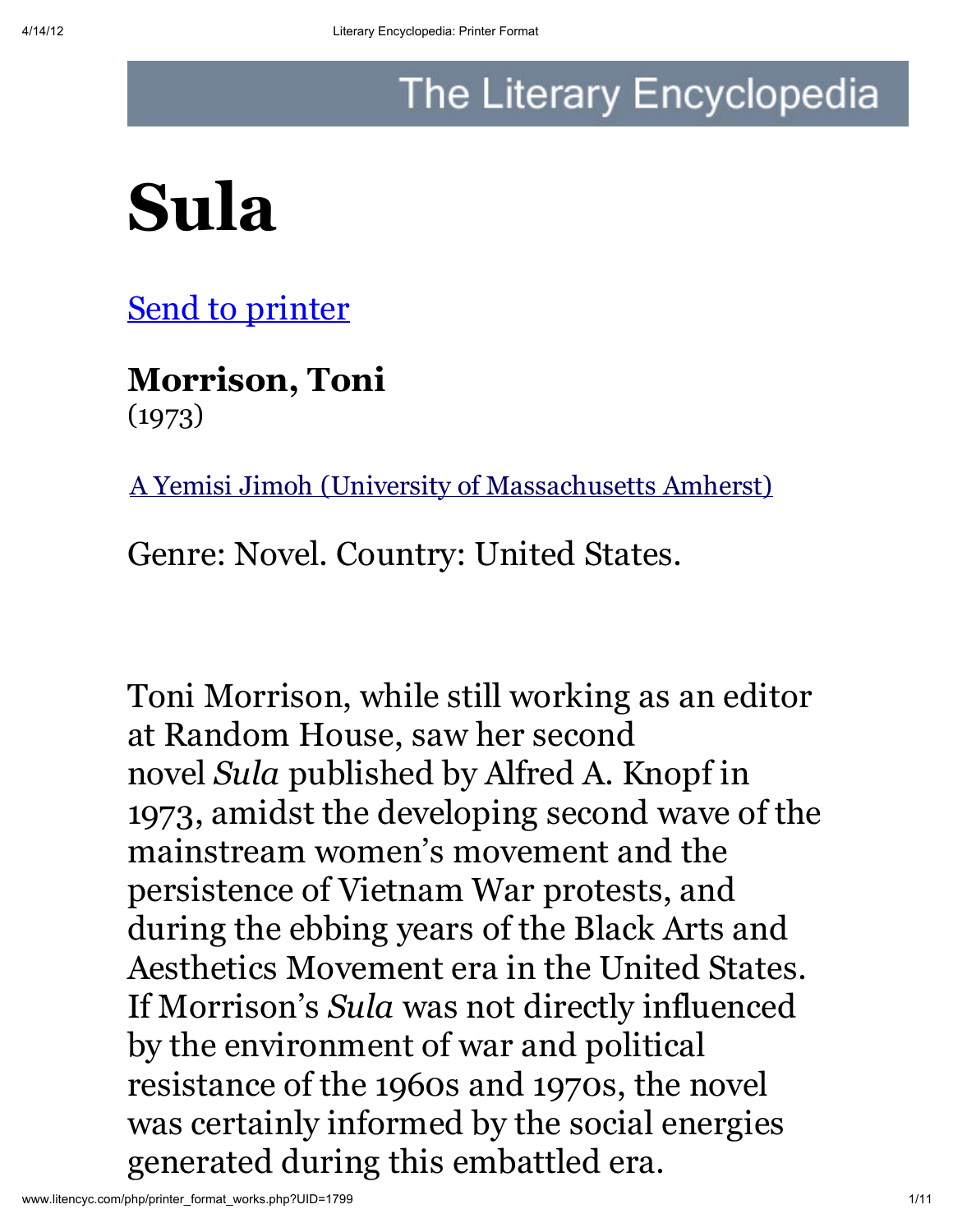The lives of Morrison's two main characters, Nel Wright Green and Sula Peace, along with the rich, though dying, culture of their neighbourhood, the Bottom, are the central focus of *Sula*. Morrison's story of the friendship between Nel and Sula and their lives in the Bottom is told in two parts, beginning with an untitled prologue graphically depicting wartime events in France experienced by a shell-shocked veteran named Shadrack who returns to the Bottom and establishes National Suicide Day in 1919. Morrison follows the prologue with eleven chapters named for selected years beginning with 1919 and ending in 1965. The year 1919 points Morrison's readers toward the tumultuous summer of racial violence against black people, referred to as the Red Summer by James Weldon Johnson, following the end of the first major war of the twentieth century. The year 1965 calls to mind the Watts uprising and the beginning of the Long Hot Summers of the 1960s. Also, 1965 marks the early years of the United States' explicit involvement in Vietnam. This year begins as well a shift among some African Americans from the politics of the mass-based and primarily southern Civil Rights Movement toward the radical politics of selfdetermination propounded in the speeches of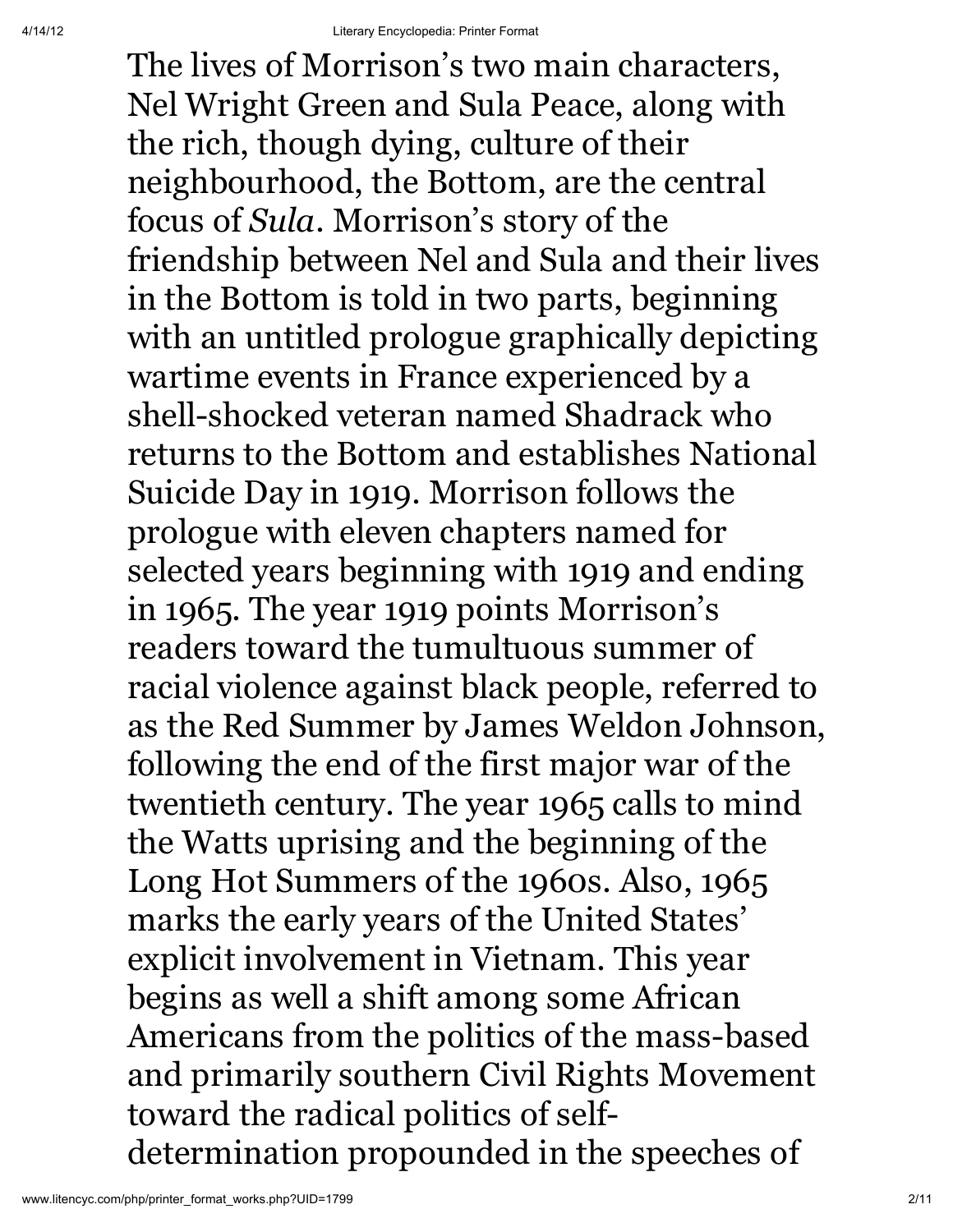Malcolm X, who was assassinated that year and whose influence contributed to the shaping of the politics of the then developing and predominantly northern Black Power/Liberation era.

In *Sula*, Morrison locates her characters in a segregated black neighbourhood, a location that she refers to in the novel as "a place"; this neighbourhood, the Bottom, is located in the middle of the United States in the fictional town of Medallion Ohio, which is situated on the axis between the history of slavery and that of abolition in the United States, or freedom in Canada. Morrison adeptly inscribes segregation onto the name of this all-black neighbourhood in Ohio through her story of the supposed origins of the Bottom as a joke on a formerly enslaved black man who was told that the barely arable piece of land in the hills is the "bottom of heaven." This story of the naming of the Bottom is Morrison's apparent reference to the Jim Crow era colloquial term, "nigger heaven, " which was used to refer to the segregated theatre balconies where black patrons were relegated.

As with her first novel and her subsequent novels to date, Toni Morrison, similar to her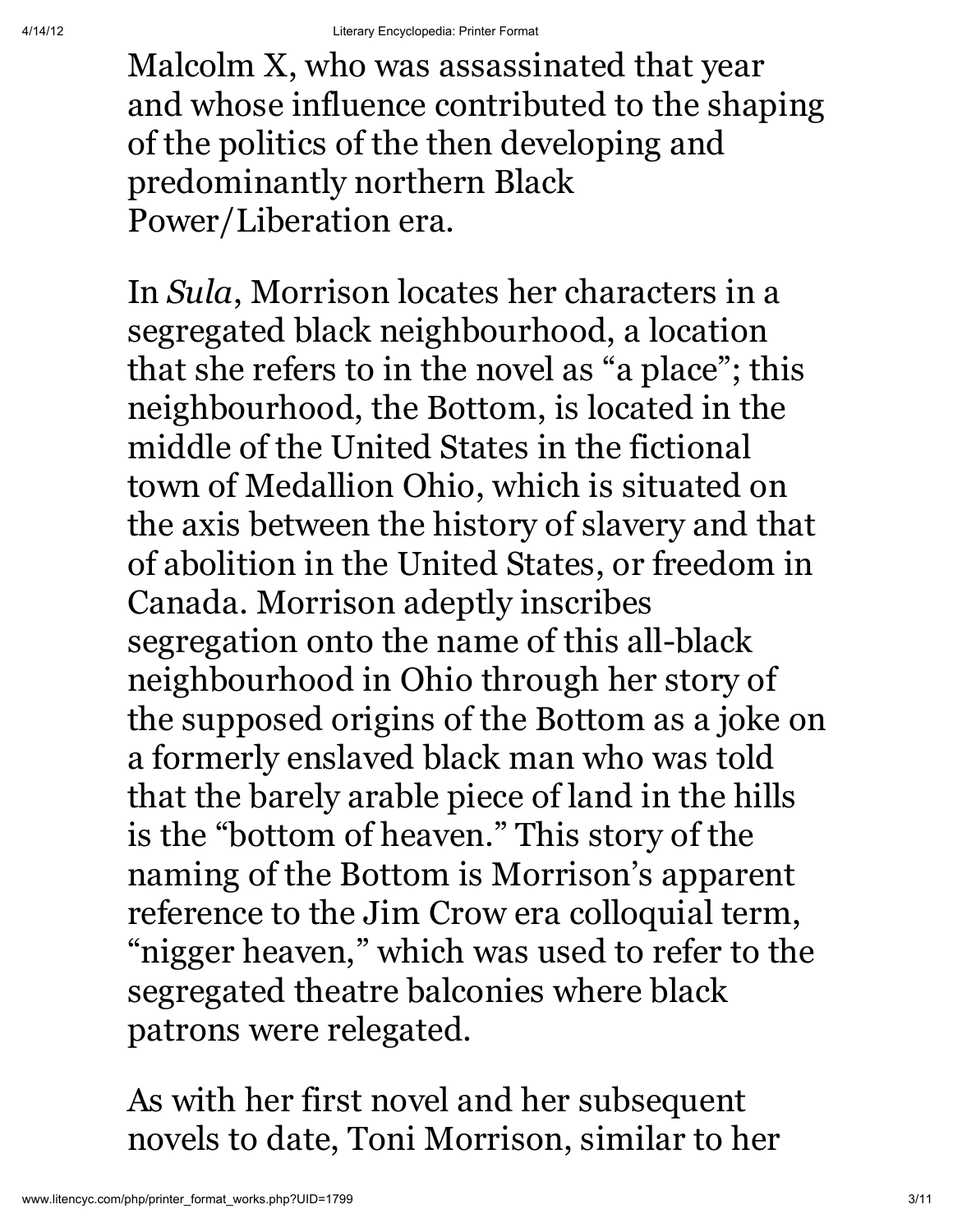predecessor Ann Petry, constructs locations in her fiction that have become as important to her writing and as distinctive in her oeuvre as the characters that inhabit her narratives. This sense of place in Morrison's eponymously titled novel *Sula* is perhaps her most evocative, as the Bottom operates in this novel as a character in its own right along with her two main characters Nel and Sula. The Bottom, like most concentrated ethnic neighbourhoods in the United States, operates upon its own space through a shared system of mores and beliefs. In *Sula*, the values of the residents of the Bottom are presented by Morrison's apperceptive insider narrator (a type of narrative voice found in *The Bluest Eye* as well as in several other of her subsequent novels such as *Jazz* and *Beloved*) as received knowledge among its residents who are, in this novel and by Morrison's multiple uses of metonymy, the Bottom.

In Part One of *Sula*, Toni Morrison presents Nel and Sula to her readers. These two young girls find that their dichotomous home lives nevertheless create enough similarity in their emotional lives that they become fast friends, despite the "curdled scorn" of Nel's conventional mother. Morrison's Sula Peace is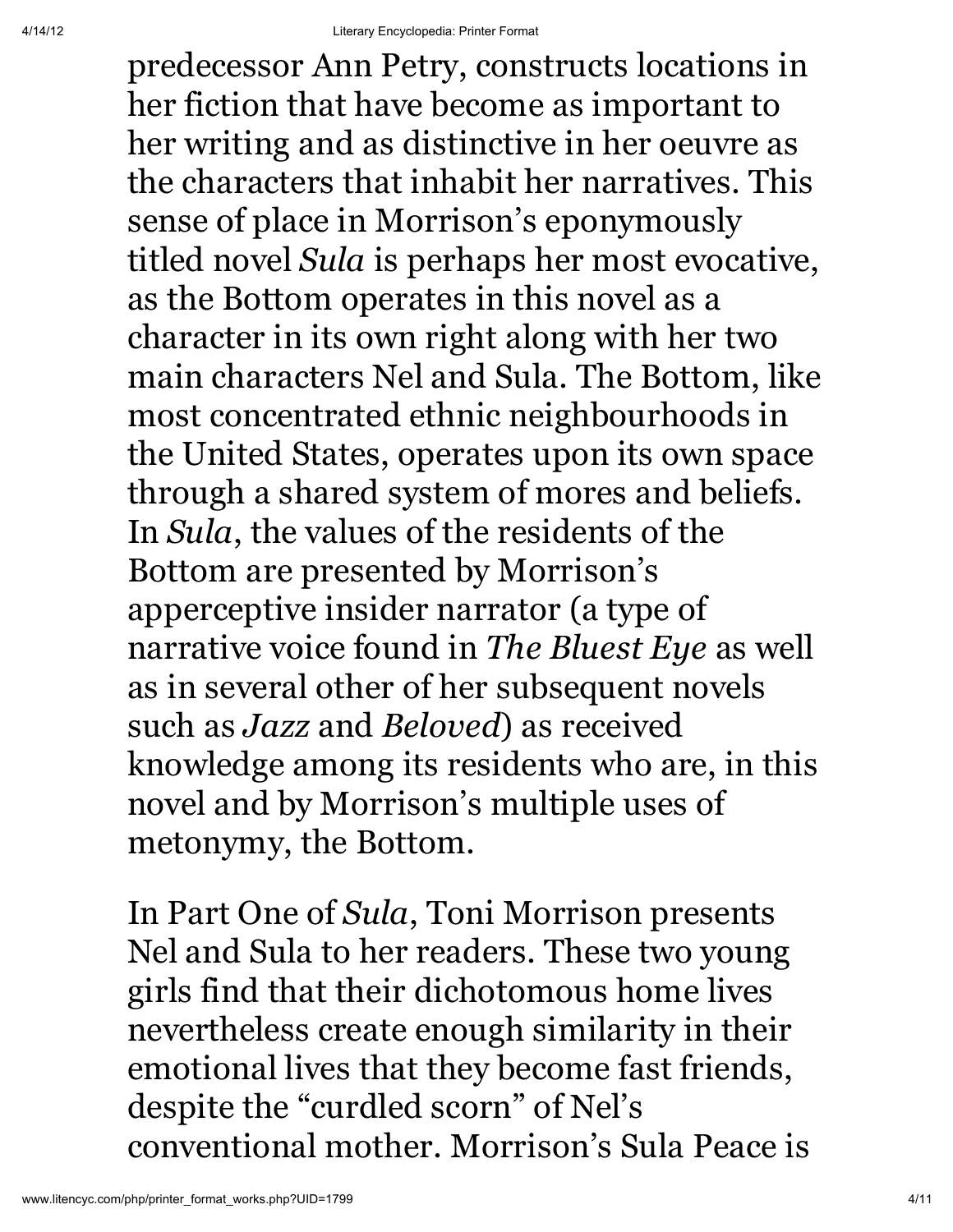an only child whose character the townspeople suspect is askew because of the rose tattoo near her eye and because of the idiosyncratic Peace household. Sula lives in a "woolly" house of "throbbing disorder" with few, if any rules. She lives in a female-centered domain with Hannah her widowed and sexually free mother, with Eva her grandmother, an amputee whose leg, according to rumours in the town, was intentionally severed for insurance money, and with the various relatives and boarders that her grandmother takes into her self-styled twostory house located at 7 Carpenter's Road up in the Bottom. Quite the opposite is true for Morrison's Nel Wright, whose house up in the Bottom is "oppressively neat" and whose fastidious and socially orthodox mother Helene attempts to rub down any excesses in personality that her daughter may exhibit. Nel's father, Wiley, works on a riverboat and is rarely home. Both girls are lonely, lacking in traditional mother-love, and essentially fatherless when they decide that they will become friends.

As young girls, the lives of Toni Morrison's main characters become interconnected as Sula mutilates her finger in order to frighten several Irish immigrant boys who were bullying Nel.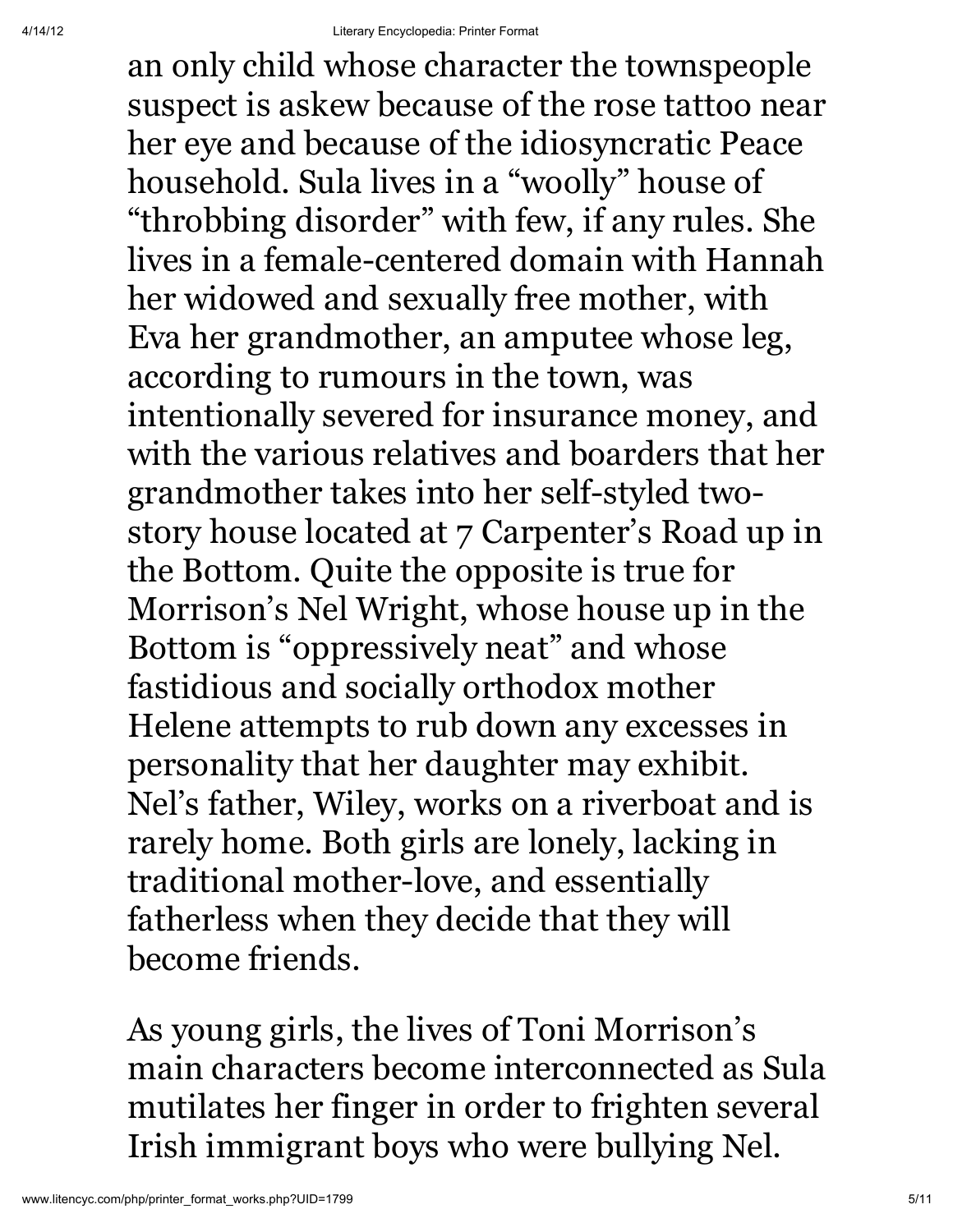And Nel calmly keeps Sula's secret when her friend inadvertently causes a neighbourhood boy to drown. While these incidents contribute to their deep friendship, their true connection results from the desire that both have for independence and adventure, something that Morrison terms their "me, " that is, their ability to live their lives on their own terms without regard for pre-established rules and conventions. Until Nel's marriage to Jude Green, a marriage which, as Morrison's narrator notes, "made one Jude, " these girlhood friends were "two throats and one eye." Nel's choice to live a customary and socially prescribed life is rejected by Sula, as she leaves the Bottom immediately after Nel's marriage ceremony and does not return for ten years. Sula attends college in Nashville, Tennessee and lives in cities such as Detroit, New Orleans, New York, Philadelphia, Macon, and San Diego, yet finds them all boring. Toni Morrison's development of Sula subverts a reader's tendency to view her simply in traditional literary terms as a character who returns to her small town changed by the big city. Sula says about the city that "Big is all it is. A big Medallion. . . . All those cities held the same people, working the same mouths, sweating the same sweat".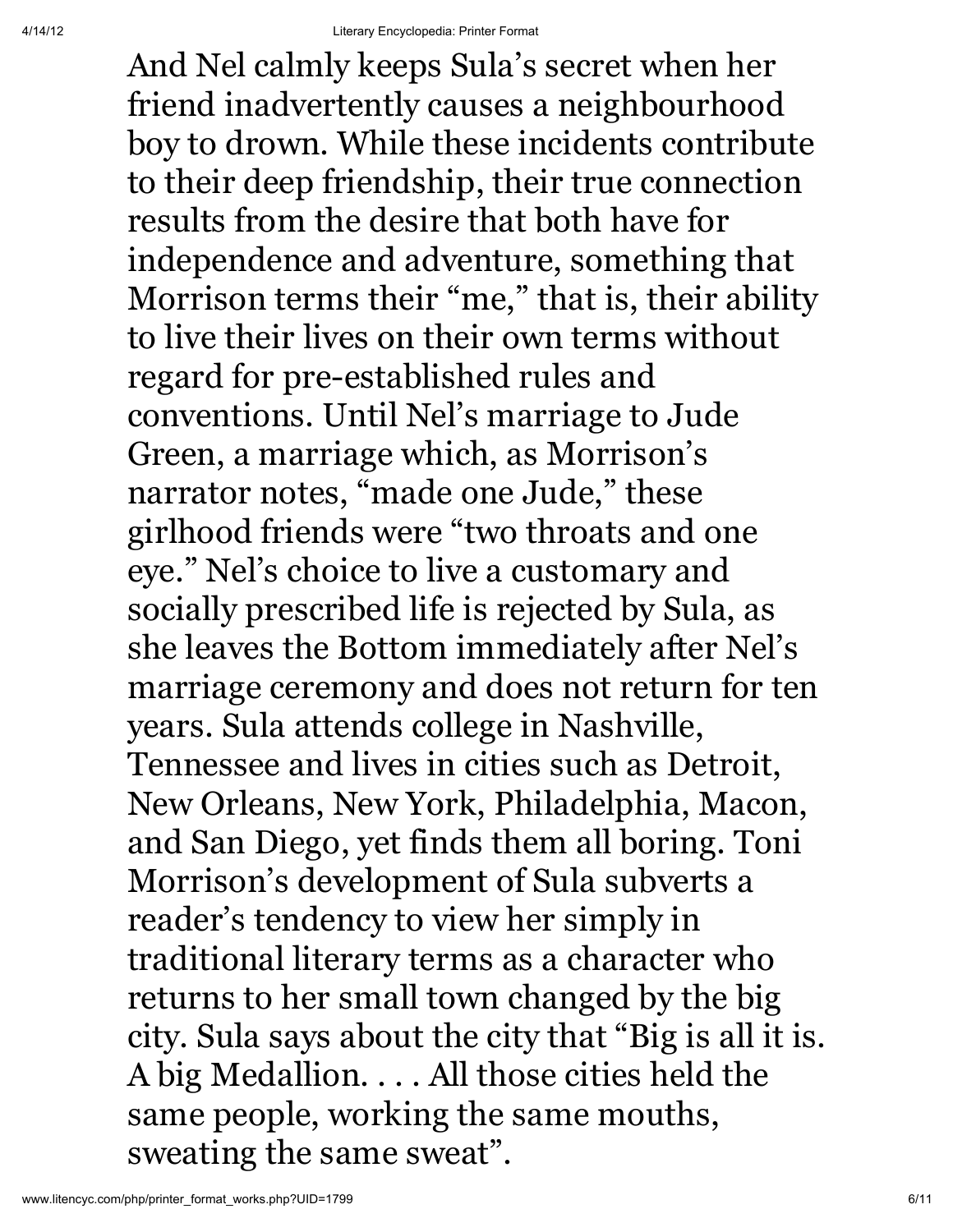Sula returns to the Bottom in Part Two of Morrison's novel and soon engages in an affair with Nel's husband. This affair creates a threeyear breech in Sula and Nel's recently renewed friendship. This breech is partially bridged while Sula is on her deathbed in 1940 and is not fully resolved for twenty-five years, when in 1965 Nel finally realizes that her real loss over all the years was her friendship with Sula and not her marriage to Jude. By 1965, Nel comes to understand her friend's deathbed words, as Sula told Nel that the loneliness her married friend feels because of Jude's leaving is "A secondhand lonely." Morrison's Sula characterizes her loneliness as resulting from her own making and thus her dying, which she says is what every black woman is doing everyday, was analogous to the falling of a redwood instead of comparable to being cut down "like a stump" , the way that Sula views the dying of Nel and the other women they know. Now more than two decades after her last conversation with her childhood friend, Nel realizes that her friendship with Sula brought forth in her an important aspect of her personality that she had repressed as she took on the acceptable social roles of wife and mother that were available to her. By following societal rules, Nel avoided the social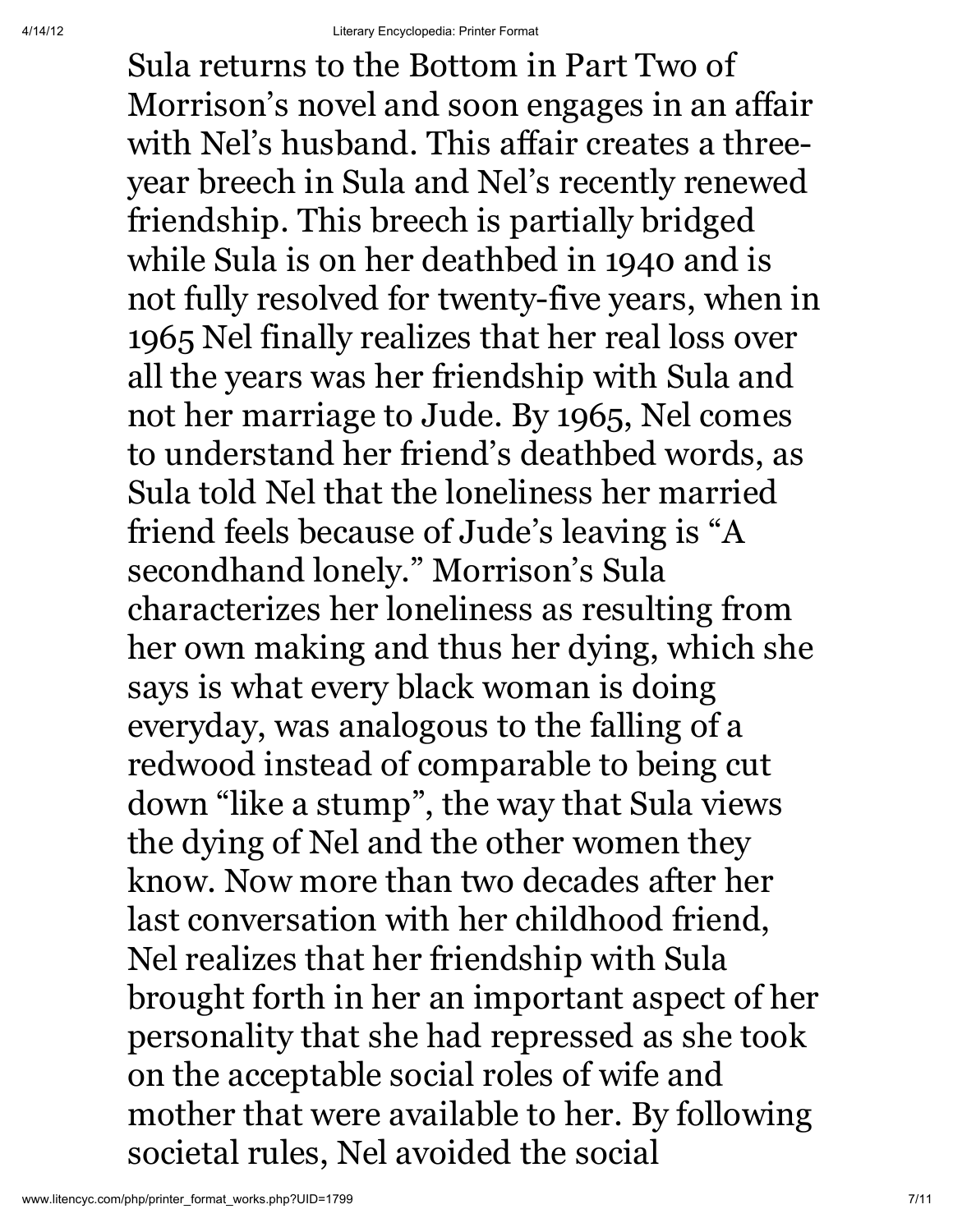approbation levelled on Sula who refused these conventions in favour of her independent desires. As Morrison's Sula remarks, "I don't want to make somebody else. I want to make myself".

Through the complex relationship that Toni Morrison presents between these two characters, the writer raises questions about received notions of female friendships, marriage, and the position of women in society. She also suggests that Nel and Sula are discouraged from establishing deep, infrangible friendships with each other, as such bonds for women are traditionally limited to their relationships with men in marriage. Toni Morrison's critique of marriage and her revisioning of female friendships are not entirely without precedent in women's writing. Morrison, indeed, revises Dorothy West's dystopic female domain, and further, by complicating the personalities of the women in *Sula* so that neither the Peace women nor the Wright women are simple representations of good or evil, she extends West's critique of black women as avatars of the self-sacrificing, maternal, and all-loving being. Through Morrison's depiction of Sula as an independent, black, female character, the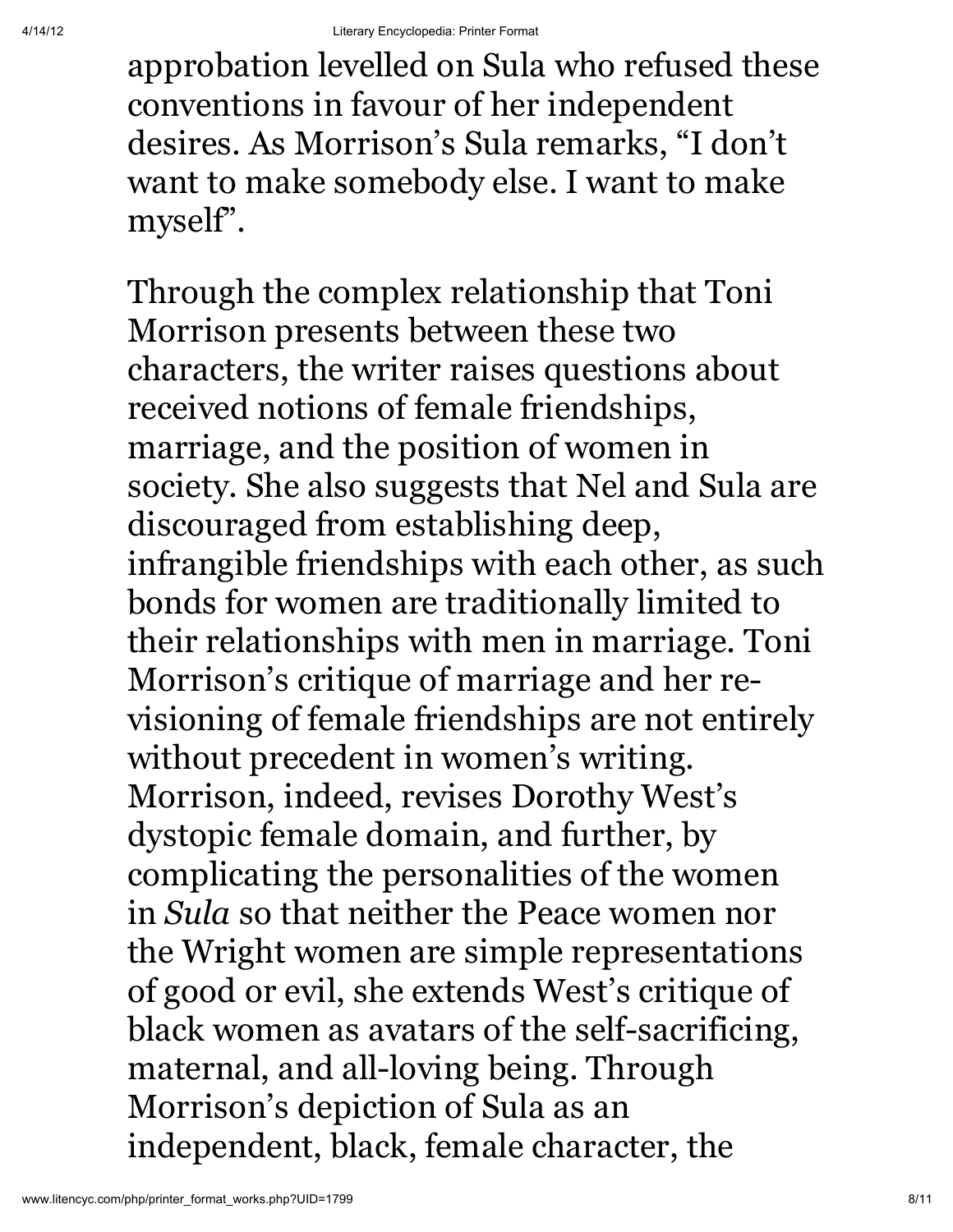writer also alters earlier literary representations of the impetus toward African American female autonomy located in the characters of her predecessors, including Nella Larsen's Helga Crane, Zora Neale Hurston's Janie Crawford, and Ann Petry's Lutie Johnson. Morrison obviates marriage and children as motivating forces for happiness and critiques the quest for other conventional, though less gender-focused desires, such as the American dream. There is, however, a way in which Sula's radical independence is a repetition of the American mythos of rugged individualism, typically reserved for men. Toni Morrison has said of Nel and Sula, that their best qualities combined would have made a "marvellous" woman.

In *Sula*, Toni Morrison continues her literary project of writing about people and places that she herself would like to read about, characters and locations that, at the time, were not present in literature in any significant numbers. This aspect of Morrison's writing may account for the equivocatory critical reception that *Sula* received upon its publication. Morrison's first novel, *The Bluest Eye*, had already established her as a writer of troubling narratives and irrevocably beautiful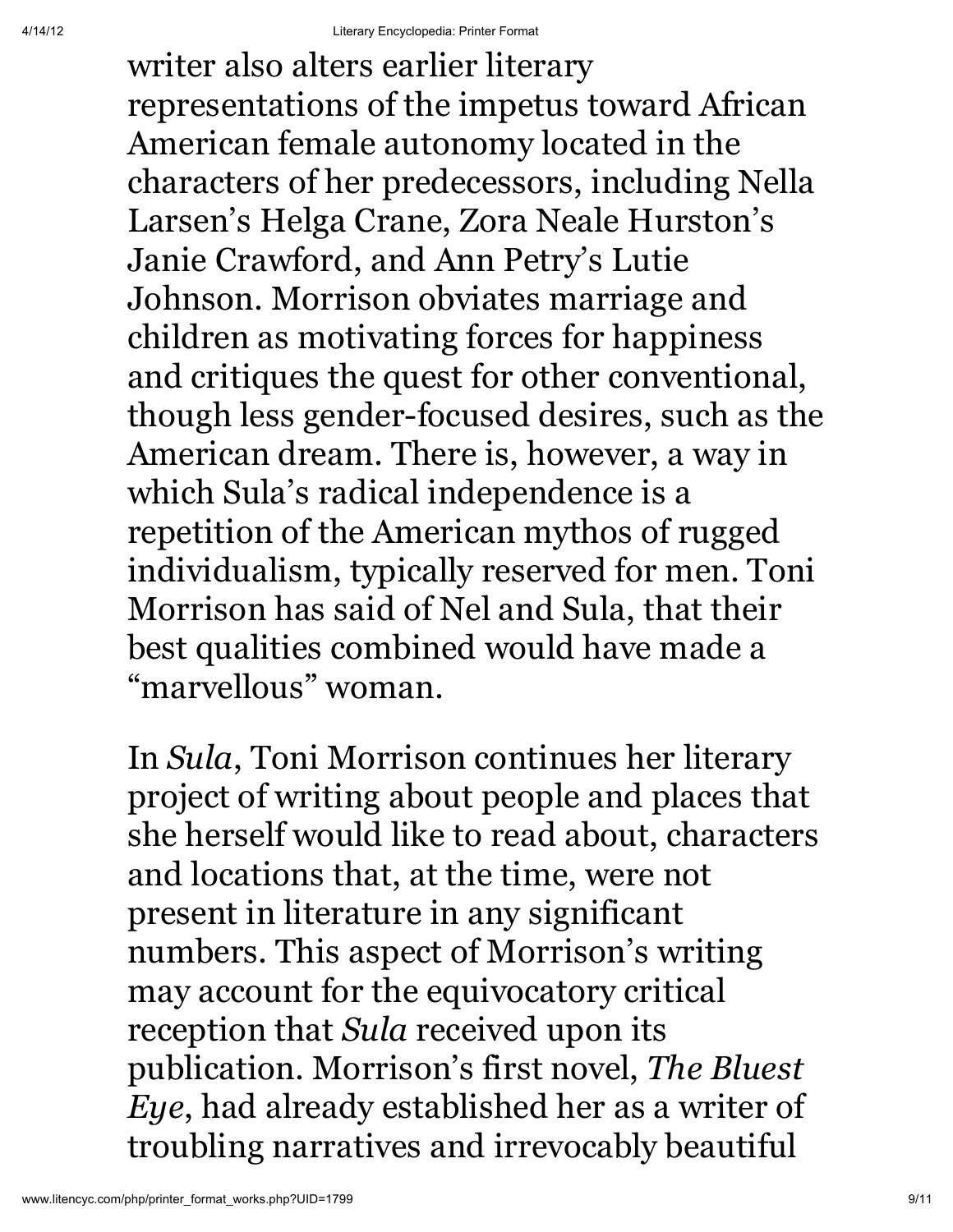prose. And *Sula*, her second novel, received praise in these same terms, along with a nomination for the National Book Award, while also being critiqued in the *New York Times Book Review* as a type of literature that Morrison later would happily refer to as village literature. As Toni Morrison's stature as a writer has increased and as readers have become more familiar with her style and with her womanist and African American themes as well as more adept than in earlier years at reading them, her early novels have received critical revaluations. Toni Morrison's *Sula* is now among her most often read and frequently taught novels.

A Yemisi Jimoh (University of Massachusetts Amherst)

### First published 11 September 2003

Citation: Jimoh, A Yemisi. "Sula". *The Literary Encyclopedia*. 11 September 2003. [http://www.litencyc.com/php/sworks.php? rec=true&UID=1799, accessed 14 April 2012.]

This article is copyright to  $\mathbb{C}$ The Literary Encyclopedia. For information on making internet links to this page and